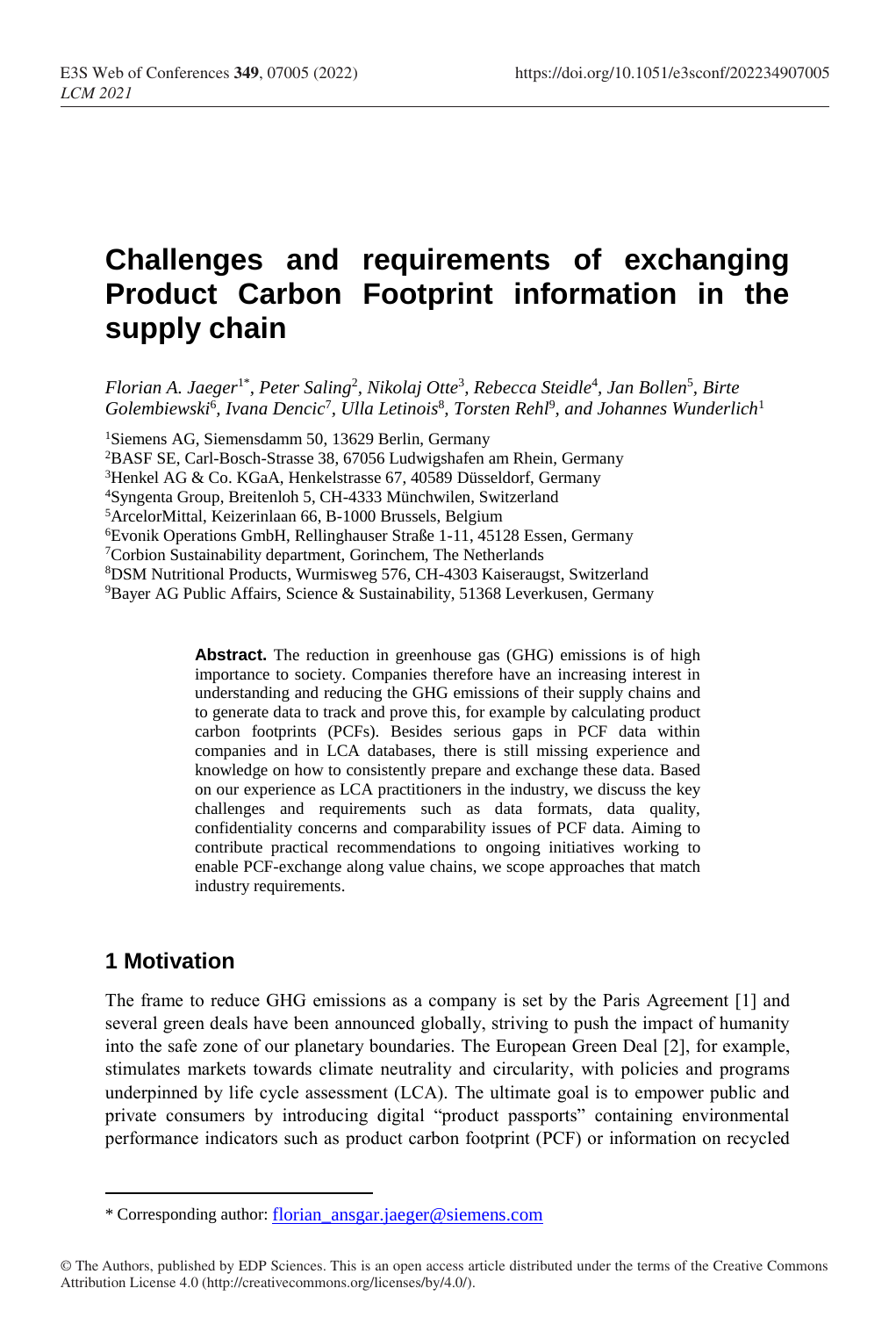content and substances of concern. This initiative will require the individual actors in the value chain to collaborate and exchange the relevant data.

### **2 The accounting dilemma**

The generation of meaningful LCA data is an effort along the value chain. Reliable information is mostly only available to the company running the respective process and knowledge on up-/downstream processes is limited (cf. Fig. 1). These external processes in most cases contribute the largest part of a footprint. Thus, companies acting as isolated entities have little chance to generate PCFs with a reasonable level of data certainty. LCA results and PCFs currently rely on a large number of assumptions, estimations, and multiple data sources, commonly representing industrial averages, rather than supply chain specifics. Consumers as well as companies understandably hesitate to base their decisions on these indicators.



**Fig. 1.** Varying uncertainty of life cycle data along the supply chain from the perspective of a single accounting process

To overcome this obstacle and produce coherent footprint information, exchange of reliable information across industry players is key. With this paper, the authors aim at illustrating a promising pathway towards trusted PCF sharing mechanisms.

In a first step, the current state regarding the variety and the resulting challenges of existing guidance documents for PCF assessments is presented. This is complemented by a discussion of the trade-offs between transparency and confidentiality inherent to different data exchange formats.

In a second step, a future PCF sharing approach and its key factors for increasing trust while maintaining confidentiality – thereby circumventing current challenges – are described. This approach reflects the point of view of a cross-industrial panel of LCA experts within the International Sustainability Practitioners Network (ISPN) [3]. For this contribution, a qualitative analysis of inputs from the broader industrial and academic network of the ISPN was performed. Two criteria were defined for selecting relevant information: 1) aspects describing the drawbacks of current as well as needs for future PCF sharing practices; and 2) key attributes of promising IT solutions.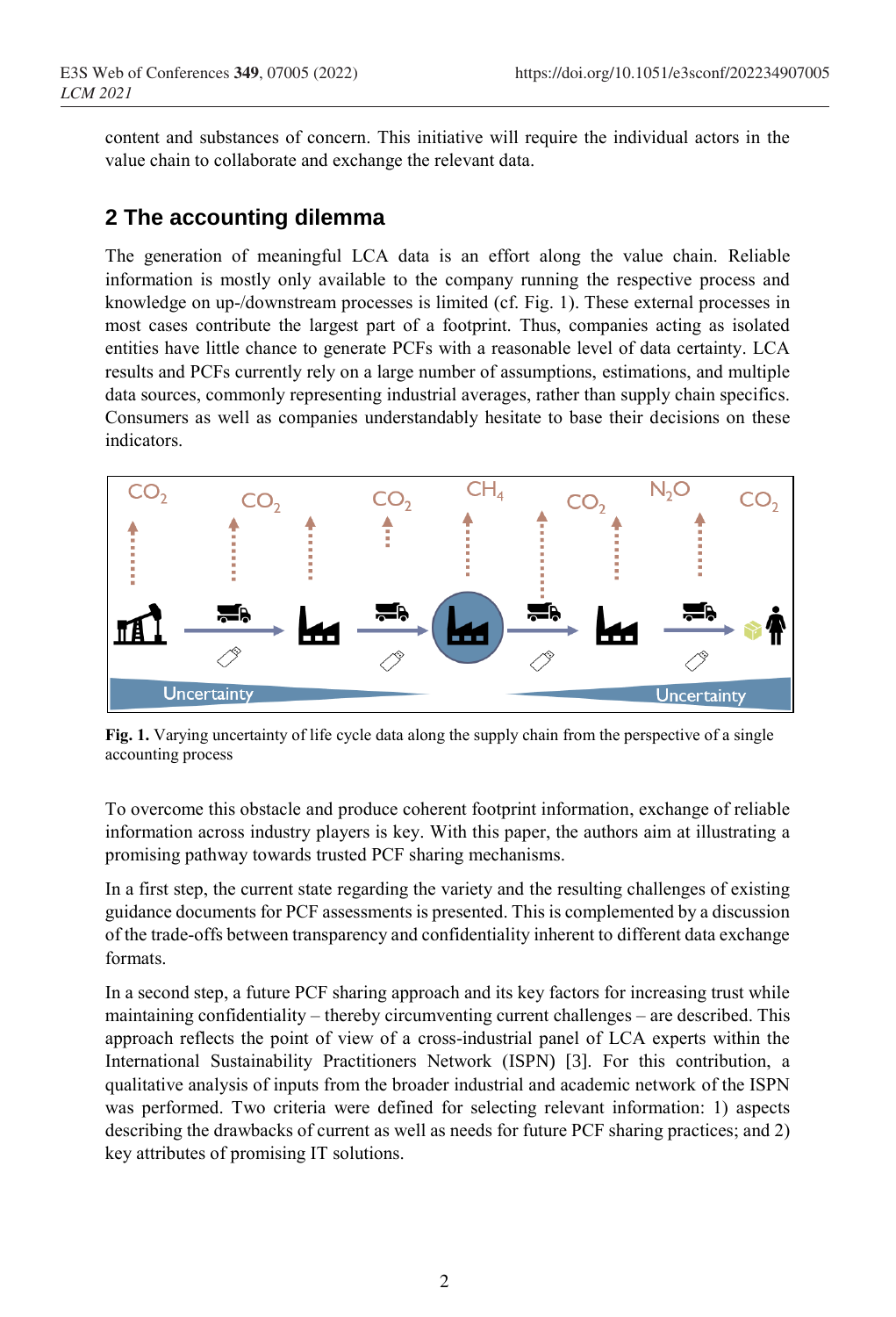# **3 The existing basics**

The basic standards and rules for managing sustainability information and performing carbon footprint calculations have already been set. For instance, the ISO developed and is still developing such standards [4–6] that support practitioners in valuable data generation, as illustrated in Figure 2.



#### **Fig. 2.** Standard landscape

In addition, further guidance documents have been published, such as the Environmental Footprint (EF) method [7] or the Pathfinder framework [8]. The EF has been introduced by the European Commission for improving the validity and comparability of environmental performance evaluation and for sharing results via a digital product passport† . The Pathfinder has been developed by the World Business Council of Sustainable Development (WBCSD) [8] with a focus on refining the methodology for assessing and sharing product carbon footprint information.

A need for further harmonization of the current guidance documents remains as comparability of assessment results is not guaranteed. This requires the commitment of industry players to develop these rules under such framework.

#### **4 Data exchange options**

 $\overline{a}$ 

Successful performance of LCAs and making use of results hinges on the availability of good quality data. In the wake of large projects such as the Product Environmental Footprint (PEF) and Environmental Product Declaration (EPD) programs, as well as industry and NGO initiatives such as Catena-X [9] and WBCSD's pathfinder (also cf. Section 6), the need for a solid data foundation becomes a fundamental requirement.

The question to the projects at hand is how these data exchange may be standardized for future LCAs. An important aspect is the level of granularity required to be consistent, acceptable for all parties and effective. In LCAs, several levels of dataset granularity and transparency exist (cf. Fig. 3). These are: unit processes, with the highest possible detail on processes; aggregated processes, which contain all information to conduct LCIA and impact indicator results, which are the most 'compact' datasets.

<sup>†</sup> Sustainable Products Initiative (SPI) of European Commission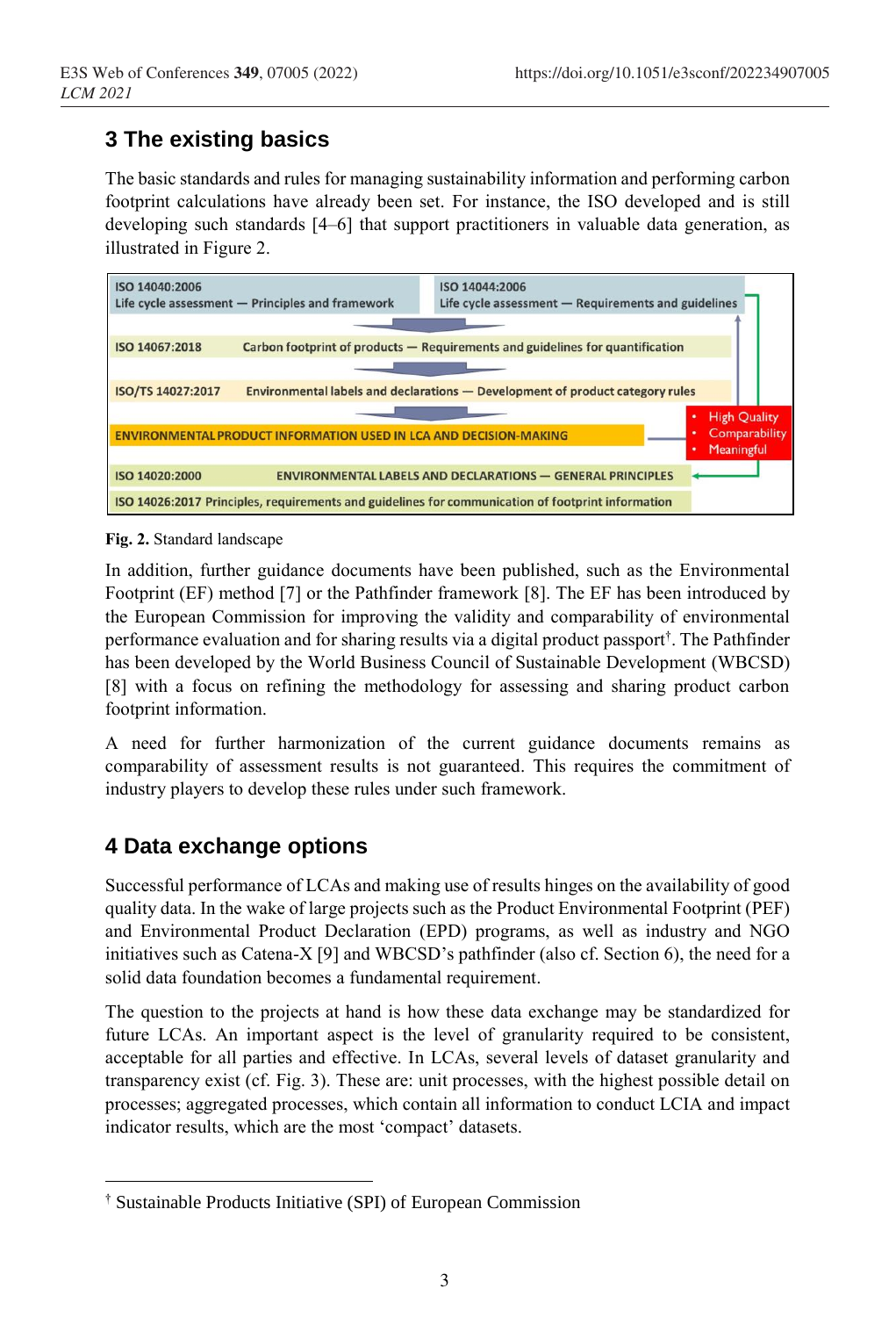A known obstacle in exchanging LCA data is the need for protection of confidential, business relevant information even up to intellectual property (IP) to secure competitive advantages. LCA data have been suspected to enable retro-analysis of the underlying processes, thus violating this requirement. Unit processes have the drawback of allowing direct insights into IP of companies. Such datasets can be integrated in further models and modified flexibly, enabling transparency and detailed assessments. Adding complexity, this can be perceived as a drawback or benefit. The aggregated processes obscure most details of any process they are based on. However, they can be used in any LCIA calculation, e.g. with experimental or customized impact assessment methods. As a drawback, they are rather verbose and require precise matching of the elementary flows with the complementing LCIA datasets, or else one may derive aberrant indicator results.

The least detail is contained in calculated indicator results. The simplicity of these single figures enables interpretation by non-experts and gives the least opportunity for retro analysis, thus protecting contributors' sensitive/confidential information. The lack of transparency reduces the reluctancy to share information along the value chain. However, the missing transparency has to be overcome.

|                              |                           | <b>Level of detail</b> | <b>Overcoming the</b><br>confidentiality challenge |
|------------------------------|---------------------------|------------------------|----------------------------------------------------|
| Transparenc<br>È<br>ust<br>≐ | <b>Unit Process</b>       |                        | --                                                 |
|                              | <b>Aggregated Process</b> | $O$ (Data load-)       |                                                    |
|                              | <b>Impact indicators</b>  | $\sim$ $\sim$          | ++                                                 |

**Fig. 3**. Data formats: Finding the balance between granularity/transparency and confidentiality

# **5 Outlook on future data exchange in networks**

An exemplary poll (non-exhaustive) among the wider life cycle management community taken at the LCM conference 2021 reveals the current opinion regarding the most important aspects of meaningful PCF sharing along the value chain. The findings are represented by a word cloud in Fig. 4. In summary, the community considers collaboration as key activity towards successfully defining the right level of transparency needed to generate trust. Based on these findings, a variety of measures can be taken, as described in the following paragraphs.

One vision to overcome the lack of transparency in sharing calculated indicator results is to establish a PCF data exchange infrastructure that guarantees fast and at the same time safe data transfer, as illustrated in Fig. 5. Ideally, the respective IT ecosystems are connected to internal accounting systems and allow efficient performance measurement, standardized calculation and reporting, supplier engagement and certification.

Such systems will need well defined interfaces and data exchange formats including sector or even industry wide product-specific unique identifiers to allow precise data mapping. This allows direct connection of data points to ensure seamless data updates across supply networks, e.g. data on energy suppliers used across value chains.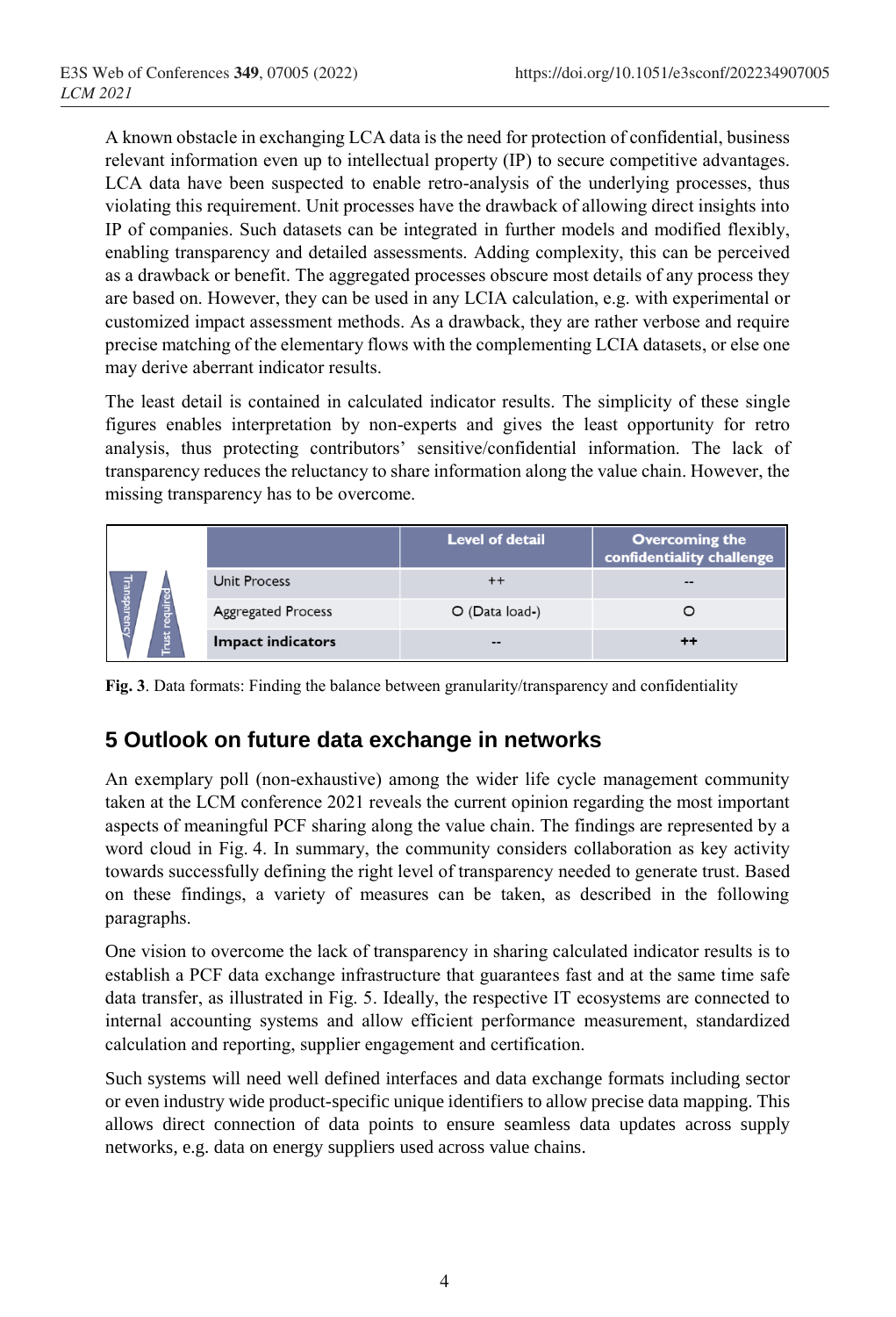

**Fig. 4.** Poll results for important aspects of meaningful PCFs at the LCM conference 2021



**Fig. 5.** Network for PCF sharing

The data would have to follow standardized formats for level of aggregation, emission flows and applied impact methodologies. Standards and product category rules should provide clear guidance to PCF modelers, users and verifiers on the application of methods.

Results and underlying decisions for system boundaries, allocations and other scoping parameters, as well as quality indicators have to be provided on a mandatory basis in a machine-readable format. This enables representative use of upstream PCFs as emission factors for downstream assessments in large quantities.

An efficient trust mechanism, including a certification scheme based on regular  $3<sup>rd</sup>$  party audits could overcome the lack in transparency when exchanging calculated indicator results.

Dedicated infrastructure/ecosystems (distributed or central) for exchange of PCFs and verifications of 3rd party audits would then allow the use of supplier PCFs as emission factors in own assessments with ease.

# **6 Current initiatives for exchange of PCF impact indicators**

Various initiatives for sharing PCF information along the value chain have been started recently. Fig 6. names just an exemplary selection of programs for sharing impact indicators that are known to members of the ISPN forum at the time of writing. These initiatives all strive to enable or facilitate the effective exchange of carbon footprints in one or another way, but show differences in what they focus on, indicated under "Main Focus" in Fig 6. The figure only shows projects and programs from associations/non-profit organizations, not leveraging business models on data. There are many more proprietary solutions from individual stakeholders, which are partly listed further below.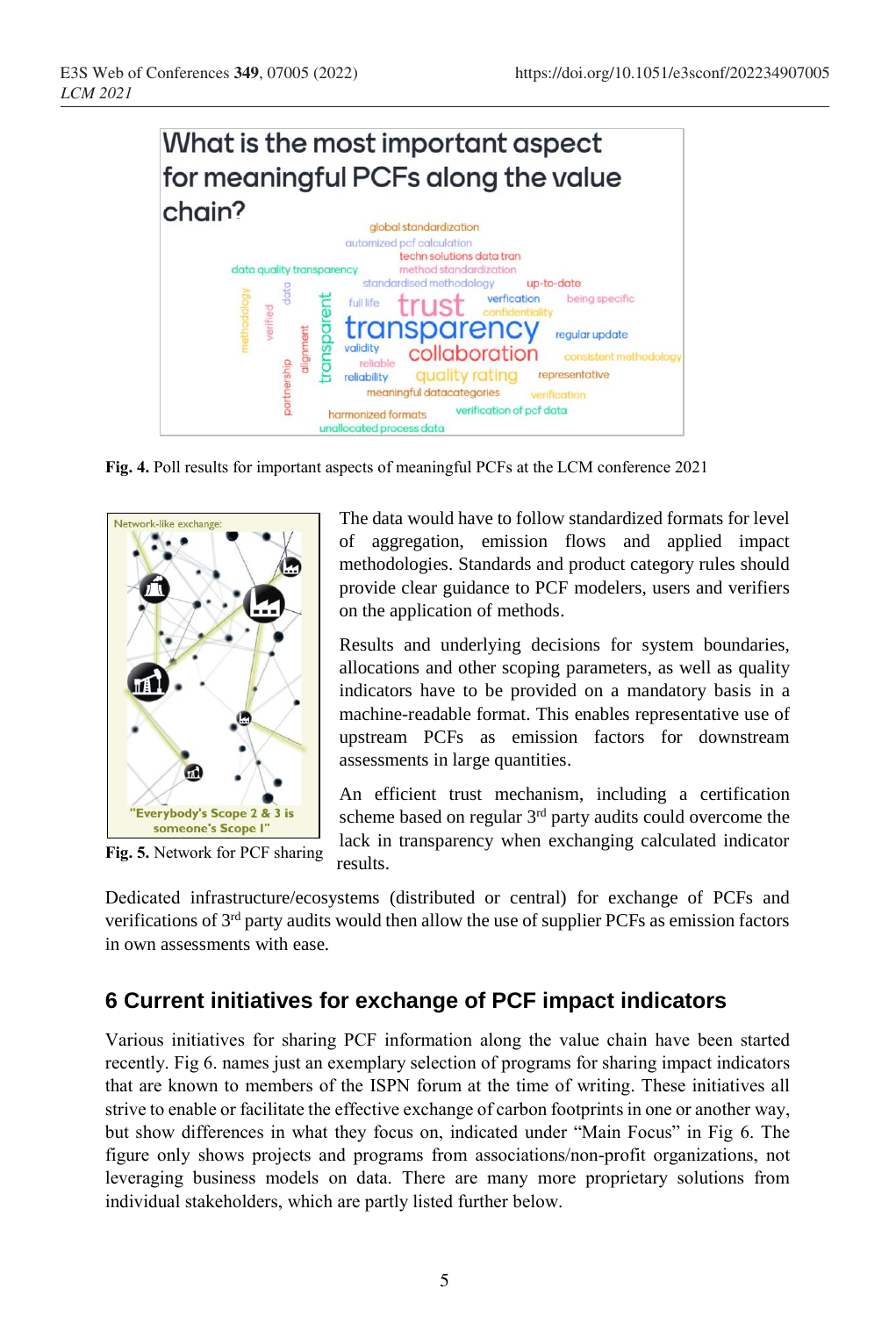| <b>Selected Initiatives</b>                   | Organizations /<br>Industries involved                                  | <b>Main</b> Focus (ISPN's perception)  |                                                       |                                |                                       |
|-----------------------------------------------|-------------------------------------------------------------------------|----------------------------------------|-------------------------------------------------------|--------------------------------|---------------------------------------|
| (ISPN members active)                         |                                                                         | <b>Standardisation</b><br>Methodology* | <b>Harmonization</b><br>by communicati<br>on formats* | Infrastructure<br>for Exchange | Verification/<br><b>Certification</b> |
| CatenaX                                       | EU & Automotive Industry                                                | X                                      |                                                       | X                              | $\mathsf{x}$                          |
| Estainium                                     | WEF (World<br>Economic Forum) & Siemens                                 |                                        | $\boldsymbol{\mathsf{x}}$                             | X                              | $\mathsf{x}$                          |
| PCF in Asset Administration Shell<br>(AAS)    | ZVEI (Zentralverband<br>Elektrotechnik- und<br>Elektronikindustrie)     |                                        | $\mathsf{x}$                                          | X                              |                                       |
| Together for Sustainability (TfS)             | Chemical Industry                                                       | X                                      |                                                       | $\mathsf{x}$                   | (x)                                   |
| Value Chain Carbon<br>Transparency Pathfinder | <b>WBCSD</b> (World Business<br>Council For Sustainable<br>Development) | x                                      |                                                       | X                              | X                                     |

\*(only one marked depending if it is focusing on standardizing methodology or focusing harmonizing by making different standards compatible using communication formats.

**Fig. 6.** Current initiatives (exemplary selection)

One of the main challenges for practitioners working with PCFs or emission factors provided by suppliers, is to remain consistent in methodology and to make use of the received data in a representative way.

The first most obvious option to guarantee this, is to define strict rules and limit the freedom of making own decision for a practitioner to an absolute minimum by further standardizing the methodology. Catena-x (automotive industry), Together for Sustainability (Chemical Industry) [10] and the Pathfinder initiative (WBCSD) focus on this. The second option is to request more descriptive predefined meta data from suppliers for their PCFs. It creates transparency about assumptions and the methodology in use, thus allowing the receiving practitioners to make informed decisions on how to/whether to include a supplier's PCF into their own PCF calculation as emission factors. This can be augmented with analytics-based indicators/quality values to support practitioners, receiving PCFs from suppliers, in judging if the provided PCF is compatible with their methodology or level of ambition in terms of quality. ESTAINIUM [11] and the Asset Administration Shell (AAS) Project of the ZVEI [12] have a focus on this.

The first option is tempting, since it guarantees a high level of compatibility of PCFs within one PCF sharing scheme. The second option allows the combination of different sharing schemes and the use of PCFs from existing corporate PCF programs and environmental product declarations ("downward compatibility"). A balanced approach or combination is yet to be found. The first drafts for frameworks have just recently been circulated within the community.

Another challenge is the efficient and save exchange of PCFs and PCF certifications along the value chain based on digital infrastructures. Catena-X, ESTAINIUM and the AAS have a strong focus on the sharing infrastructure and the other initiatives might have that on the agenda. However, a digital infrastructure approach has not been published yet. It will determine the ease at which the exchange of PCFs can be communicated and to what degree we will be able to trust them. If or how PCFs shall be certified, has a distinctive impact on the sharing mechanism and the necessary data formats. Some EPD programs or industry specific programs have already certified large numbers of footprints, but this still does not scale to the degree where these certification schemes could serve as trust mechanisms for entire supply chains of several industries. Several initiatives work on this end as well.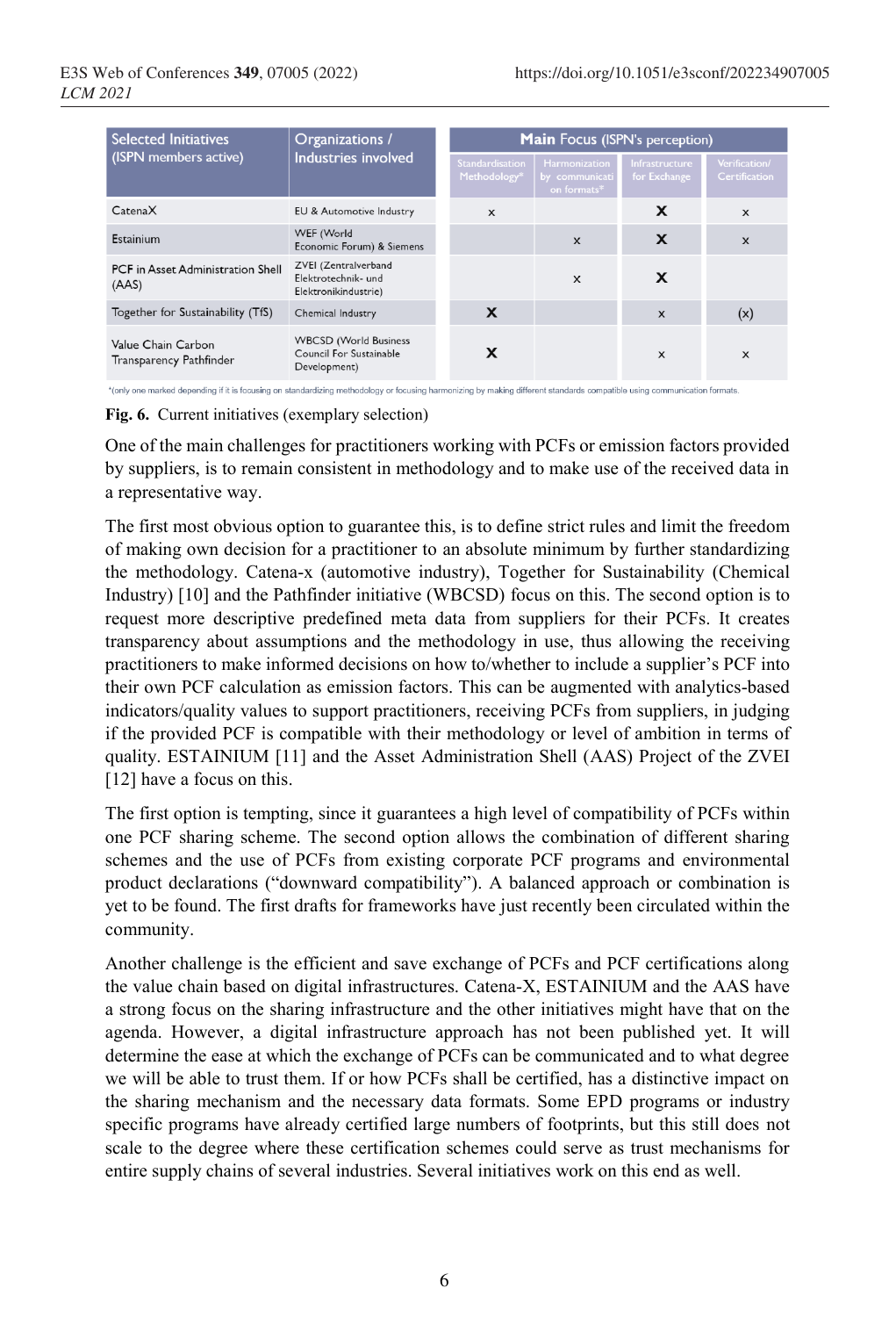The overview in Fig. 6 is not comprehensive. Other related initiatives  $\&$  programs for exchange of unit processes, aggregated processes or impact indicators are: VDA LCA data collection format (Verband Deutscher Automobilindustrie) [13]; TED (Volkswagen); SCOTT (BASF); Bonsucro platform [14]; RenovaBio program [15]; Responsible Business Alliance (RBA - Formerly Electronic Industry Citizenship Coalition) [16]; CEFIC (Chemistry) [17]; Climate 2021 (SAP) [18]; Cement Sustainability Initiative (Global Cement and Concrete Association, partnering with WBCSD) [19]; The Pharmaceutical Supply Chain Initiative (PSCI) [20]; CarbonBlock [21] and SustainBlock [22].

# **7 Conclusion**

The pressure for coherent PCF data has increased from regulators, investors and from consumer side and the need for specific data compared to using industrial averages has tremendously increased. As shown above, there are many activities ongoing, pointing towards more coherent PCF data and a more network-like exchange. We have to learn from the wide variety of initiatives and quickly converge for compatibility of data formats and methods to provide comparability of results. To that end, sharing technologies and verification schemes must be agreed upon to facilitate convenient exchange. Researchers/research institutions might take a mediating role or a reviewing/control function for initiatives set up by industry. The industry has to agree with the policy makers on a common level of ambition which works for different sectors as well as large and small companies.

#### **References**

- 1. European Union (2016) Paris Agreement. https://eur-lex.europa.eu/legalcontent/EN/TXT/?uri=celex%3A22016A1019%2801%29. Accessed 30 Jan 2022
- 2. European Commission (2019) The European Green Deal. https://ec.europa.eu/info/strategy/priorities-2019-2024/european-greendeal\_en#documents. Accessed 30 Jan 2022
- 3. Bednarz A, Beier J, Grünenwald T et al. (2018) Life Cycle Management in Industry— Supporting Business with Life Cycle Based Assessments. In: Benetto E, Gericke K, Guiton M (eds) Designing Sustainable Technologies, Products and Policies. Springer International Publishing, Cham, pp 351–363
- 4. International Organization for Standardization Geneva, Switzerland (2006) ISO EN 14044: 2006. Environmental management, Life cycle assessment, Principles and framework
- 5. International Organization for Standardization Geneva, Switzerland (2006) ISO EN 14040: 2006. Environmental management, Life cycle assessment, Principles and framework
- 6. DIN-Normenausschuss (2019) EN ISO 14067:2018: Carbon footprint of products
- 7. Directorate-General for Environment (2021) Recommendation on the use of Environmental Footprint methods.